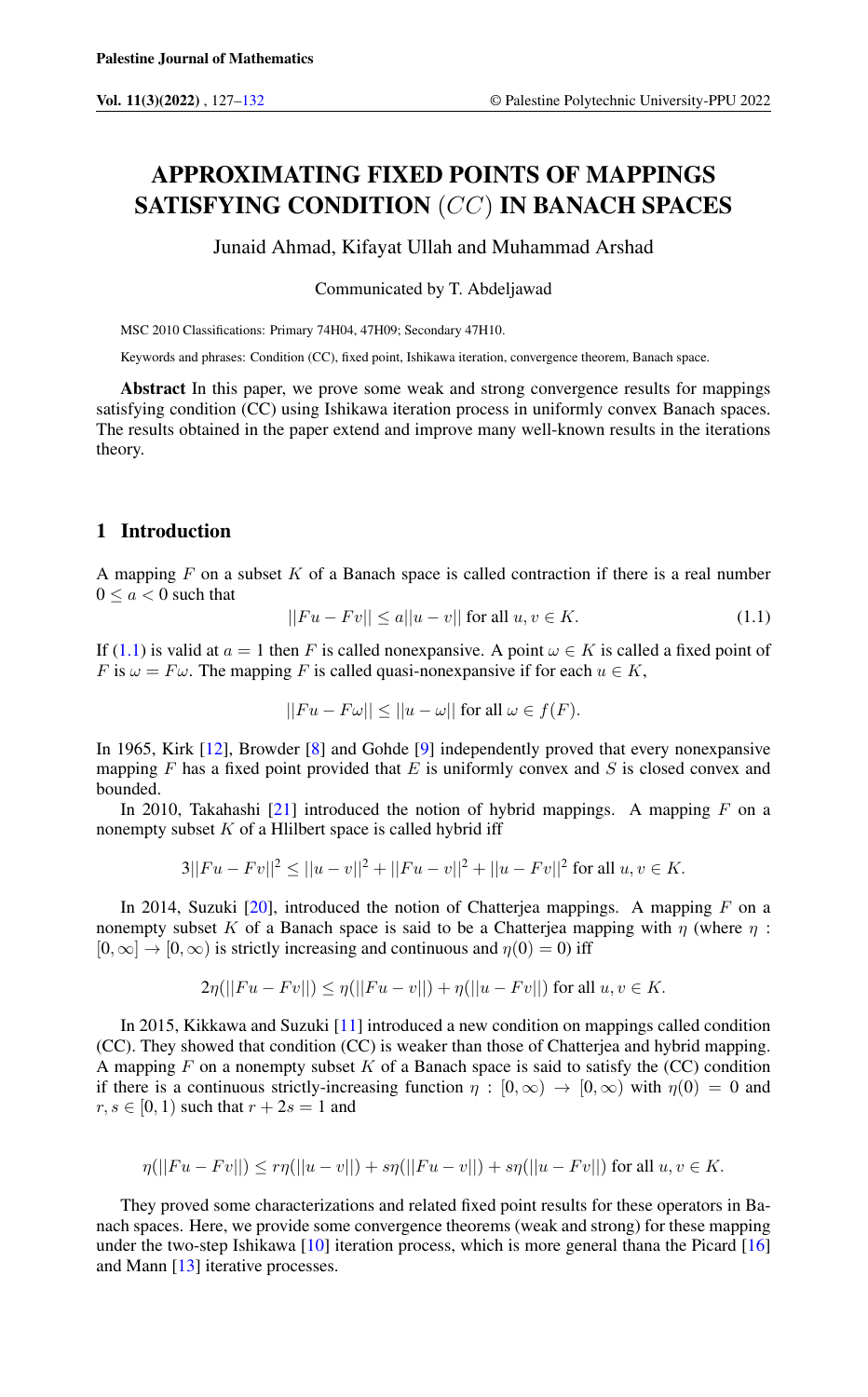The iterative scheme due to the Picard [\[16\]](#page-4-6) is a simplest scheme, which is given as:

<span id="page-1-1"></span><span id="page-1-0"></span>
$$
\begin{cases} u_1 \in K, \\ u_{n+1} = Fu_n, n \ge 1, \end{cases}
$$
\n(1.2)

In the setting of nonexpansive operators, the Picard iterates generally not converge. Therefore, Mann [\[13\]](#page-4-7) suggest a new scheme by the following formula:

$$
\begin{cases} u_1 \in K, \\ u_{n+1} = \alpha_n F u_n + (1 - \alpha_n) u_n, n \ge 1, \end{cases}
$$
\n(1.3)

where  $\alpha_n \in [0, 1]$ . We may observe that the Picard iteration process [\(1.2\)](#page-1-0) is a special case of Mann by putting  $\alpha_n = 0$ . In the setting of pseudo-contractive, the Mann iterative scheme not always converge. Thus in the year 1974, Ishikawa [\[10\]](#page-4-5) constructed a new scheme by the following formula:

<span id="page-1-2"></span>
$$
\begin{cases}\nu_1 \in K, \\
v_n = \beta_n F u_n + (1 - \beta_n) u_n, \\
u_{n+1} = \alpha_n F v_n + (1 - \alpha_n) F u_n, n \ge 1,\n\end{cases}
$$
\n(1.4)

where  $\alpha_n, \beta_n \in [0, 1]$ . We may observe that the Mann iteration process [\(1.3\)](#page-1-1) is a special case of Ishikawa by putting  $\beta_n = 0$  and also Picard iteration process by putting  $\alpha_n = \beta_n = 0$ .

For more details and literature of these processes, one can cite the work [\[1,](#page-4-8) [2,](#page-4-9) [3,](#page-4-10) [4,](#page-4-11) [5,](#page-4-12) [6,](#page-4-13) [7,](#page-4-14) [15,](#page-4-15) [22,](#page-5-2) [23,](#page-5-3) [24,](#page-5-4) [25,](#page-5-5) [26,](#page-5-6) [27\]](#page-5-7) and others.

In 1991, Rhoads [\[17\]](#page-4-16) has noted some important facts about the iterative schemes as follows.

"The complete facts about the rate of convergence of the one iteration scheme to be different than the other scheme is not known because there is nothing available to cause the analysis of the one approximation scheme corresponding to the other scheme."

He also noted that the Mann iteration scheme is affective than Ishikawa iteration scheme in the setting of decreasing functions. While in the setting of increasing functions, the Ishikawa iteration scheme is effective than the Mann iteration scheme, and moreover, the Mann iteration scheme appears to be independent of the starting value (see also [\[18\]](#page-5-8)).

#### 2 Preliminaries

A complete normed space  $E$  is referred as a uniformly convex Banach space in the case when for  $\varepsilon \in [0, 1)$ , some real constant  $\delta > 0$  exists with the following facts

$$
\frac{||u+v||}{2} \le (1-\delta),
$$

for each  $u, v \in E$  with  $||u|| \leq 1$ ,  $||v|| \leq 1$  and  $||u - v|| \geq \varepsilon$ .

A complete normed space  $E$  is refered as a Banach space with the Opial condition [\[14\]](#page-4-17) in the case when for a given weakly convergent  $\{u_n\} \subseteq E$  having the weak limit  $s \in E$ , one obtain the following

$$
\liminf_{n\to\infty}||u_n-s||<\liminf_{n\to\infty}||u_n-l||.
$$

for any  $l \in E - \{s\}.$ 

The following facts are the about the condition (CC), which can be found in [\[11\]](#page-4-4).

<span id="page-1-3"></span>**Proposition 2.1.** Let K be a nonempty subset of a Banach space E and  $F : K \to K$ .

(i) If F enjoys condition (CC) with a nonempty fixed point set, then F is essentially quasinonexpansive on K.

(ii) If F enjoys the condition (CC) and  $f(F)$  be its fixed point set. Then the fixed point set is closed in  $K$  and convex in the case when  $E$  is strictly convex and  $K$  is convex.

(iii) If E has Opial property, F satisfies the condition (CC),  $\{u_n\}$  weakly convergent to a point p and  $\lim_{n\to\infty}$   $||Fu_n - u_n|| = 0$ , then  $p \in f(F)$ .

Xu [\[28\]](#page-5-9) observed the following facts.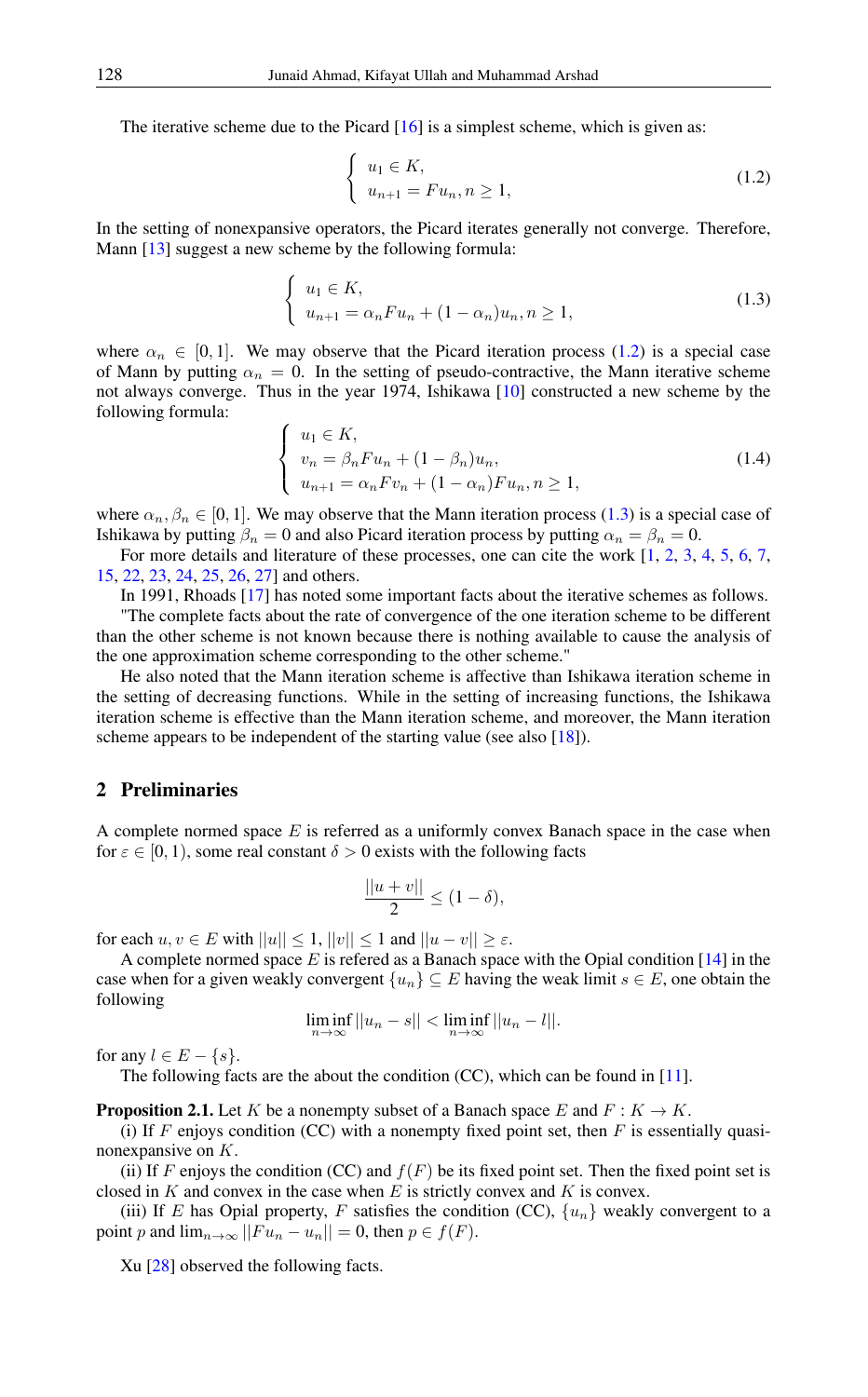<span id="page-2-0"></span>Lemma 2.2. *If a Banach space* E *is given. Then* E *is essentially uniformly convex iff there is real constant*  $c > 0$ , one can find an increasing and continuous selfmap  $\psi : [0, \infty) \to [0, \infty)$  in *such a way that*  $\psi(0) = 0$  *and the following hold* 

$$
||\alpha u + (1 - \alpha)v||^2 \le \alpha ||u||^2 + (1 - \alpha)||v||^2 - \alpha(1 - \alpha)\psi(||u - v||),
$$

*for every two points*  $u, v \in E$  *with*  $||u|| \le c$ ,  $||v|| \le c$  *and*  $\alpha \in [0, 1]$ *.* 

# 3 Convergence theorems in uniformly convex Banach spaces

<span id="page-2-1"></span>Lemma 3.1. *Let* K *be a nonempty closed convex subset of a Banach space. Assume that* F :  $K \to K$  *satisfies the condition (CC) with*  $f(F) \neq \emptyset$ . Let  $\{u_n\}$  be the sequence of Ishikawa *iterates defined by [\(1.4\)](#page-1-2). Then*  $\lim_{n\to\infty} ||u_n - \omega||$  *exists for each*  $\omega \in f(F)$ *.* 

*Proof.* By choosing an element  $\omega \in f(F)$  and then applying Proposition [2.1\(](#page-1-3)i), the following are obtained

$$
||v_n - \omega|| = ||\beta_n F u_n + (1 - \beta_n) u_n - \omega||
$$
  
\n
$$
\leq \beta_n ||Fu_n - \omega|| + (1 - \beta_n) ||u_n - \omega||
$$
  
\n
$$
\leq \beta_n ||u_n - \omega|| + (1 - \beta_n) ||u_n - \omega||
$$
  
\n
$$
\leq ||u_n - \omega||,
$$

which implies that

$$
||u_{n+1} - \omega|| = ||\alpha_n F v_n + (1 - \alpha_n) u_n - \omega||
$$
  
\n
$$
\leq \alpha_n ||F v_n - \omega|| + (1 - \alpha_n) ||u_n - \omega||
$$
  
\n
$$
\leq \alpha_n ||v_n - \omega|| + (1 - \alpha_n) ||u_n - \omega||
$$
  
\n
$$
\leq ||u_n - \omega||.
$$

Thus  $\{|u_n-\omega\|$  is essentially non-increasing and also bounded. We thus conclude that  $\lim_{n\to\infty} |u_n-\omega|$  $\omega$ || exists whenever one choose any  $\omega \in f(F)$ .

Theorem 3.2. *Let* K *be a nonempty subset of a Banach space having Opial property. Assume that*  $F: K \to K$  *satisfies the condition (CC) with*  $f(F) \neq \emptyset$ *. Let*  $\{u_n\}$  *be the sequence of Ishikawa iteration defined by [\(1.4\)](#page-1-2)* with  $\alpha_n, \beta_n \in [a, b] \subset (0, 1)$ *. Then*  $\{u_n\}$  *converges weakly to a fixed point of* F*.*

*Proof.* If we choose  $\omega \in f(F)$  and applying Lemma [2.2,](#page-2-0) one can choose a strictly increasing continuous selfmap  $\psi : [0, \infty) \to [0, \infty)$  in such a way that  $\psi(0) = 0$  and so

$$
\begin{array}{rcl}\n||v_n - \omega||^2 & = & ||\beta_n F u_n + (1 - \beta_n) u_n - \omega||^2 \\
& \leq & \beta_n ||Fu_n - \omega||^2 + (1 - \beta_n) ||u_n - \omega||^2 - \beta_n (1 - \beta_n) \psi(||Fu_n - u_n||) \\
& \leq & \beta_n ||u_n - \omega||^2 + (1 - \beta_n) ||u_n - \omega||^2 - \beta_n (1 - \beta_n) \psi(||Fu_n - u_n||) \\
& \leq & ||u_n - \omega||^2 - \beta_n (1 - \beta_n) \psi(|Fu_n - u_n||).\n\end{array}
$$

Thus

$$
||u_{n+1} - q||^2 = ||\alpha_n F v_n + (1 - \alpha_n) F u_n - \omega||^2
$$
  
\n
$$
\leq \alpha_n ||F v_n - \omega||^2 + (1 - \alpha_n) ||u_n - \omega||^2 - \alpha_n (1 - \alpha_n) \psi(||F v_n - u_n||)
$$
  
\n
$$
\leq \alpha_n ||v_n - \omega||^2 + (1 - \alpha_n) ||u_n - \omega||^2 - \alpha_n (1 - \alpha_n) \psi(||F v_n - u_n||)
$$
  
\n
$$
\leq \alpha_n ||v_n - \omega||^2 + (1 - \alpha_n) ||u_n - \omega||^2
$$
  
\n
$$
\leq \alpha_n ||v_n - \omega||^2 + (1 - \alpha_n) ||u_n - \omega||^2 - \alpha_n \beta_n (1 - \beta_n) \psi(||F u_n - u_n||).
$$

It follows that

$$
\sum_{n=1}^{\infty} a^2 (1-b)\psi(||Fu_n - u_n|| \le \sum_{n=1}^{\infty} \alpha_n \beta_n (1-\beta_n)\psi(||Fu_n - u_n|| < \infty. \tag{3.1}
$$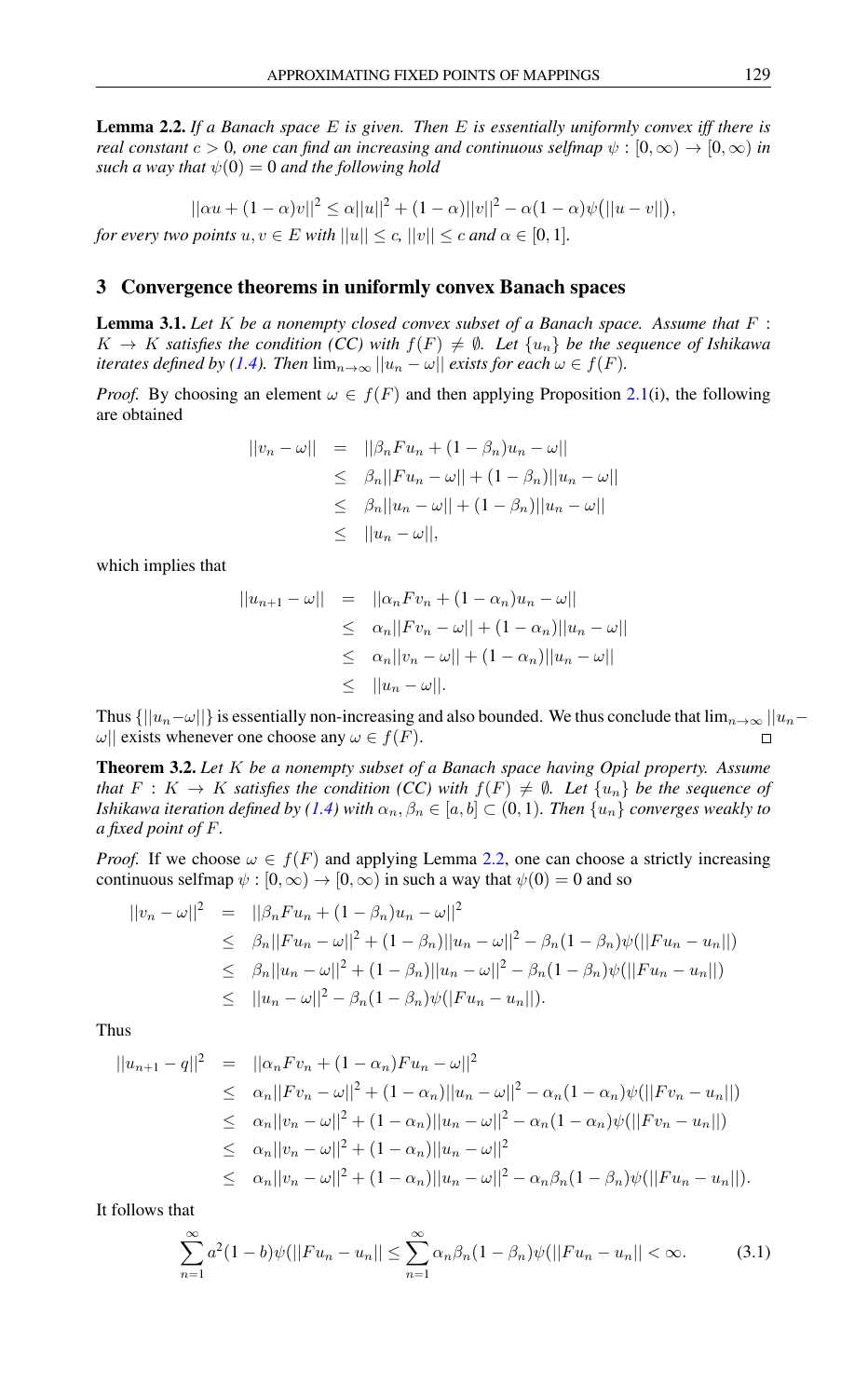Thus  $\lim_{n\to\infty}\psi(||Fu_n-u_n||)=0$ . Since  $\psi$  is strictly increasing and continuous, we have

$$
\lim_{n \to \infty} ||Fu_n - u_n|| = 0 \tag{3.2}
$$

We are going to provide the weak convergence of  $\{u_n\}$  in the set  $f(F)$ . To achieve this aim, we may to prove that  $\{u_n\}$  essentially endowed with a unique weak subsequential limit in the associated set  $f(F)$ . We now take two weakly convergent subsequences  $\{u_{n_j}\}\$  and  $\{u_{n_k}\}\$  of  ${u_n}$  having weak limits p and q, respectively. Using [\(3.2\)](#page-3-0), one has  $\lim_{j\to\infty} ||u_{n_j} - Fu_{n_j}|| = 0$ . According to the Proposition [2.1\(](#page-1-3)iii), one obtain  $p \in f(F)$ . Using the same techniques, it can be seen that  $q \in f(F)$ . The next aim is to establish that  $p = q$ . We assume that they are not same, then according to the Lemma  $3.1$  and also using the Opial condition of  $F$ , one have the following

$$
\lim_{n \to \infty} ||u_n - p|| = \lim_{j \to \infty} ||u_{n_j} - p|| < \lim_{j \to \infty} ||u_{n_j} - q|| = \lim_{n \to \infty} ||u_n - q||
$$
  
= 
$$
\lim_{k \to \infty} ||u_{n_k} - q|| < \lim_{k \to \infty} ||u_{n_k} - p|| = \lim_{n \to \infty} ||u_n - p||.
$$

Hence we have reached to a contradiction. And so we have proved the result.

<span id="page-3-1"></span>Theorem 3.3. *Let* K *be a nonempty closed convex subset of a uniformly convex Banach space. Assume that*  $F: K \to K$  *satisfies the condition (CC).* If  $f(F) \neq \emptyset$  and lim inf $f_{n\to\infty}$  dist $(u_n, f(F)) =$ 0*, then*  $\{u_n\}$  *generated by* [\(1.4\)](#page-1-2) *with*  $\alpha_n, \beta_n \in [a, b] \subset (0, 1)$  *converges strongly to a fixed point of* F*.*

*Proof.* By Lemma [3.1,](#page-2-1)  $\lim_{n\to\infty} ||u_n-\omega||$  exists, for each  $\omega \in f(F)$ ). So,  $\lim_{n\to\infty} dist(u_n, f(F))$ exists, thus

$$
\lim_{n \to \infty} dist(u_n, f(F)) = 0.
$$

We must have two subsequences  $\{u_{n_j}\}$  in  $\{u_n\}$  and  $\{s_j\}$  in the set  $f(F)$  in the way that  $||u_{n_j} - s_j|| \le \frac{1}{2^j}$  for every choice of  $j \ge 1$ . But we have noted in the Lemma [3.1](#page-2-1) that  $\{u_n\}$ is nonicreasing. Consequently

$$
||u_{n_{j+1}} - s_j|| \le ||u_{n_j} - s_j|| \le \frac{1}{2^j}.
$$

Therefore,

$$
||s_{j+1} - s_j|| \le ||s_{j+1} - u_{n_{j+1}}|| + ||u_{n_{j+1}} - s_j||
$$
  
\n
$$
\le \frac{1}{2^{j+1}} + \frac{1}{2^j}
$$
  
\n
$$
\le \frac{1}{2^{j-1}} \to 0, \text{ as } j \to \infty.
$$

We have noted from the above that, the sequence  $\{s_i\}$  is in-fact a Cauchy in the set  $f(F)$ . According to the

Hence, we conclude that  $\{s_i\}$  is a Cauchy sequence in  $f(F)$  and hence strongly convergent to some  $\omega$ . According to the Proposition [2.1\(](#page-1-3)ii), the set  $f(F)$  is closed in K, one must have  $\omega \in f(F)$ . If we apply Lemma [3.1,](#page-2-1) one must have  $\lim_{n\to\infty} ||u_n-\omega||$  exists. Thus we have noted that  $\omega$  is a strong limit for  $\{u_n\}$ .  $\Box$ 

Finally, we establish a strong convergence result using condition (I). Notice that for a selmap F of a subset K in the setting of a Banach space enjoys the the condition  $(I)$  [\[19\]](#page-5-10) in the case, when one has a nondecreasing function  $\varphi : [0,\infty) \to [0,\infty)$  in the way that  $\varphi(0) = 0$  and  $\varphi(z) > 0$  for any  $z > 0$  and the following facts are valid

$$
||u - Fu|| \ge \varphi(dist(u, f(F)) \text{ for each } u \in K.
$$

<span id="page-3-0"></span> $\Box$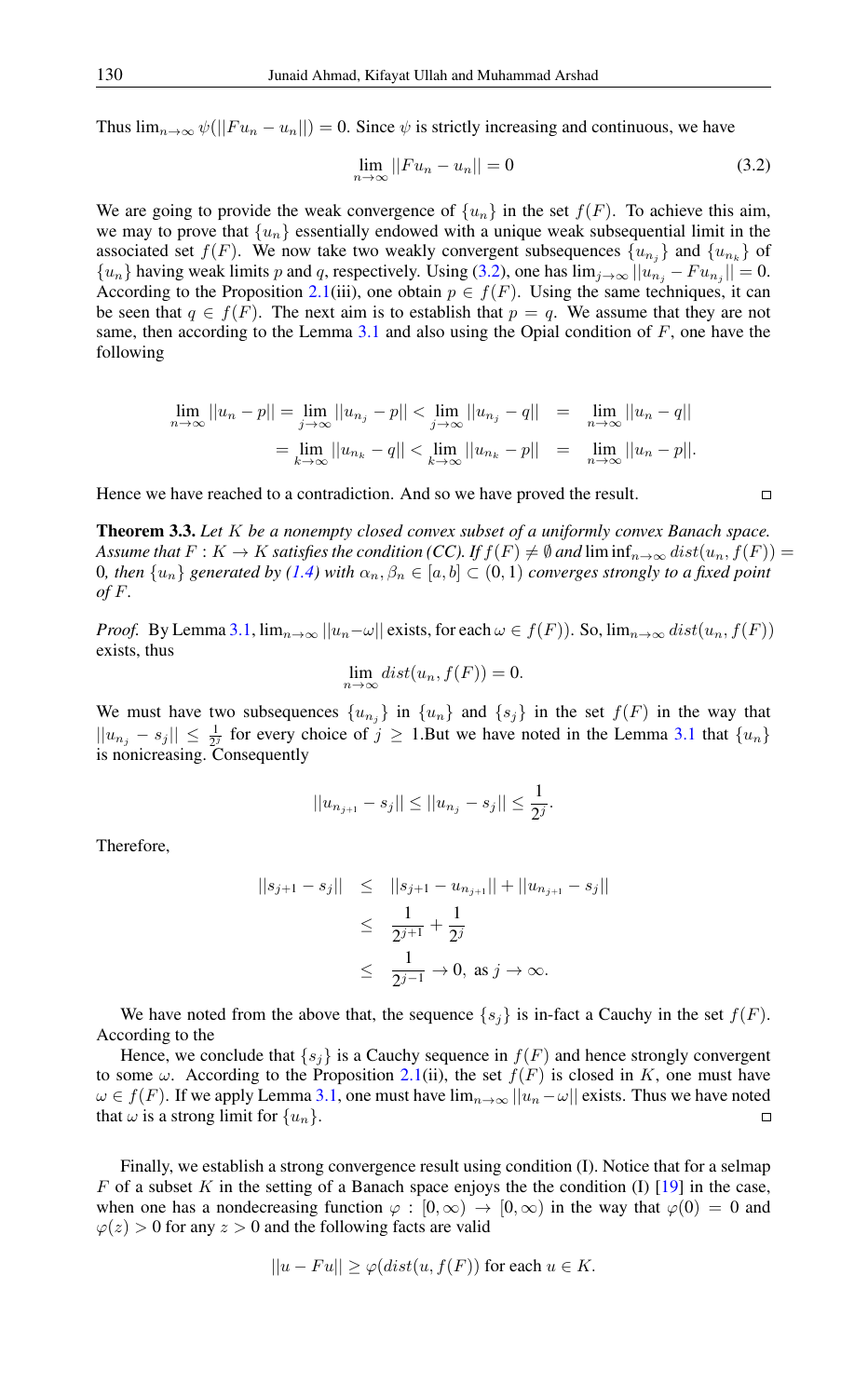Theorem 3.4. *Let* K *be a nonempty closed convex subset of uniformly convex Banach space. Assume that*  $F: K \to K$  *satisfies the condition with*  $f(F) \neq \emptyset$ *. Let*  $\{u_n\}$  *be the sequence of Ishikawa iterates defined by [\(1.4\)](#page-1-2)* with  $\alpha_n, \beta_n \in [a, b] \subset (0, 1)$ *. If F enjoys the condition (I) then* {un} *converges strongly to a fixed point of* F*.*

*Proof.* From  $(3.2)$ , it follows that

<span id="page-4-18"></span>
$$
\liminf_{n \to \infty} ||Fu_n - u_n|| = 0. \tag{3.3}
$$

The selfmap  $F$  enjoys condition (I), one has

$$
||u_n - Fu_n|| \geq \varphi(\text{dist}(u_n, f(F))).
$$

From [\(3.3\)](#page-4-18), we conclude that

$$
\liminf_{n\to\infty}\varphi(\text{dist}(u_n,f(F)))=0.
$$

But the map  $\varphi : [0, \infty) \to [0, \infty)$  is nondecreasing and enjoy  $\varphi(0) = 0$  and  $\varphi(z) > 0$  for all  $z \in (0, \infty)$ , thus

$$
\liminf_{n \to \infty} \text{dist}(u_n, f(F)) = 0.
$$

Thus all the requirements of Theorem [3.3](#page-3-1) are satisfied and so  $\{u_n\}$  converges strongly to an element of  $f(F)$ .  $\Box$ 

### <span id="page-4-0"></span>References

- <span id="page-4-8"></span>[1] R. P. Agarwal, D. O'Regan and D. R. Sahu, *Fixed Point Theory for Lipschitzian-Type Mappings with Applications*, Springer, New York, (2009).
- <span id="page-4-9"></span>[2] J. Ahmad, K. Ullah and M. Arshad, Approximation of fixed points for a class of mappings satisfying property (CSC) in Banach spaces, *Mathematical Sciences* 15 (2), 207–213 (2021).
- <span id="page-4-10"></span>[3] J. Ahmad, K. Ullah, M. Arshad and Z. Ma, A new iterative method for Suzuki mappings in Banach spaces, *J. Math.* 2021, 1–7 (2021).
- <span id="page-4-11"></span>[4] J. Ali and F. Ali, A new iterative scheme to approximating fixed points and the solution of a delay differential equation, *J. Nonlinear Convex Anal.* 21 (9), 2151–2163 (2020).
- <span id="page-4-12"></span>[5] F. Ali and J. Ali, Convergence, stability, and data dependence of a new iterative algorithm with an application, *Comput. Appl. Math.* 39, 1–15 (2020).
- <span id="page-4-13"></span>[6] F. Ali, J. Ali and J. J. Nieto, Some observations on generalized nonexpansive mappings with an application, *Comput. Appl. Math.* 39, 1–20 (2020).
- <span id="page-4-14"></span>[7] V. Berinde, *Iterative Approximation of Fixed Points*, Springer, Berlin, (2007).
- <span id="page-4-2"></span>[8] F. E. Browder, Nonexpansive nonlinear operators in a Banach space, *Proc. Nat. Acad. Sci. USA.* 54, 1041– 1044 (1965).
- <span id="page-4-3"></span>[9] D. Gohde, Zum Prinzip der Kontraktiven Abbildung, *Math. Nachr.* 30, 251–258 (1965).
- <span id="page-4-5"></span>[10] S. Ishikawa, Fixed points by a new iteration method, *Proc. Amer. Math. Soc.* 44, 147–150 (1974).
- <span id="page-4-4"></span>[11] M. Kikkawa and T. Suzuki, Fixed point theorems for new nonlinear mappings satisfying condition (CC), *Linear Nonlinear Anal.* 1, 37–52 (2015).
- <span id="page-4-1"></span>[12] W. A. Kirk, A fixed point theorem for mappings which do not increase distance, *Amer. Math. Monthly* 72, 1004–1006 (1065).
- <span id="page-4-7"></span>[13] W. R. Mann, Mean value methods in iteration, *Proc. Amer. Math. Soc.* 4, 506–510 (1953).
- <span id="page-4-17"></span>[14] Z. Opial, Weak and strong convergence of the sequence of successive approximations for nonexpansive mappings, *Bull. Amer. Math. Soc.* 73, 591–597 (1967).
- <span id="page-4-15"></span>[15] B. Panyanak, Approximating endpoints of multi-valued nonexpansive mappings in Banach spaces, *J. Fixed Point Theory Appl.* 20, 1–8 (2018).
- <span id="page-4-6"></span>[16] E. Picard, Memoire sur la theorie des equations aux derivees partielles et la methode des approximations successives, *J. Math. Pures Appl.* 6, 145–210 (1880).
- <span id="page-4-16"></span>[17] B. E. Rhoads, Some fixed point iteration procedures, *Int. J. Math. Math. Sci.* 14 (1), 1–16 (1991).